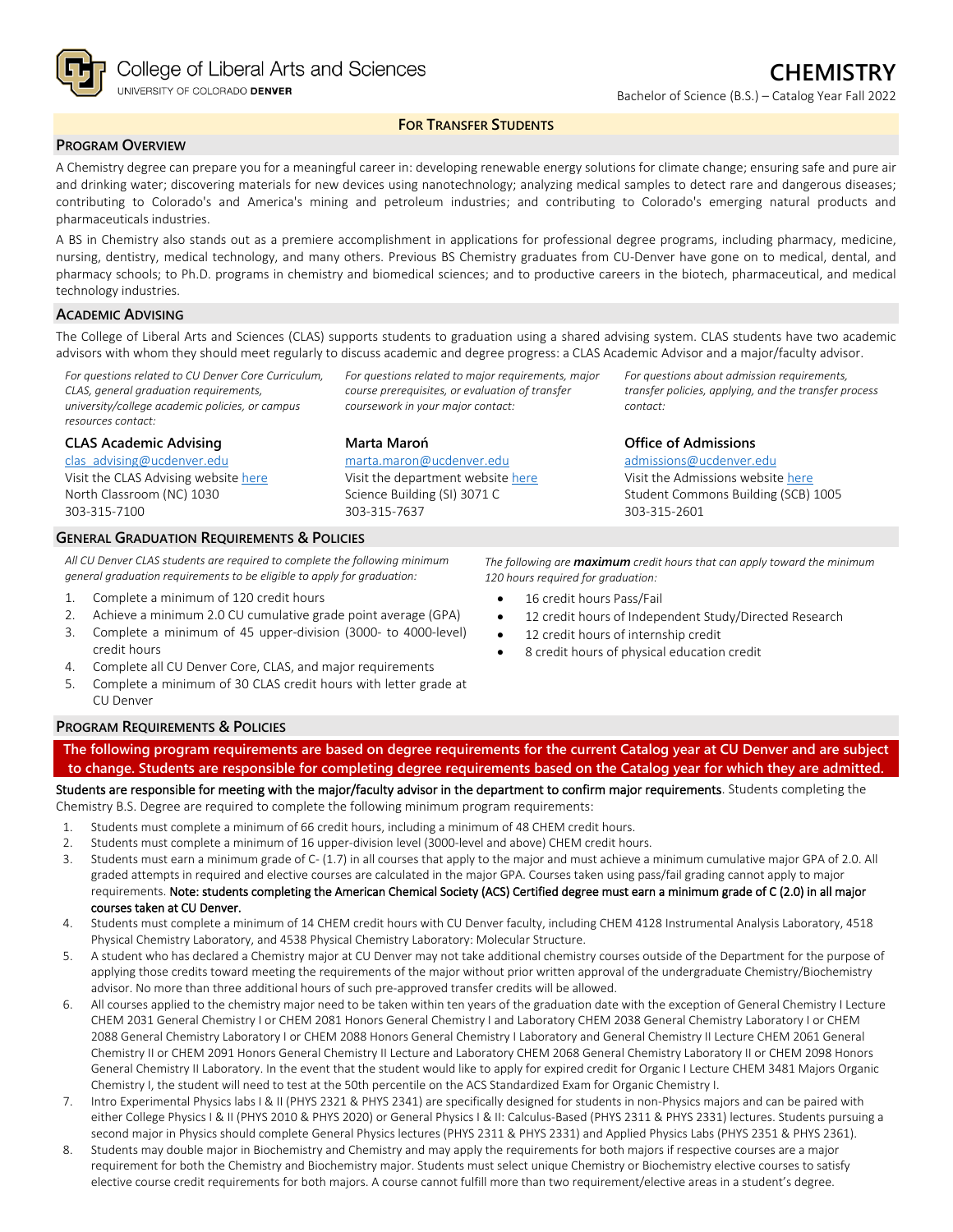Bachelor of Science (B.S.) – Catalog Year Fall 2022

#### **FOR TRANSFER STUDENTS**

## **COURSEWORK THAT CAN BE COMPLETED AT PREVIOUS INSTITUTION**

The following is a "bucket" of requirements students can complete prior to transferring to CU Denver, including equivalent Colorado Community College System (CCCS) courses. To determine the equivalencies of courses to be completed at non-CU Denver institutions, students can visit [www.transferology.com](http://www.transferology.com/)**.** It is critical students connect with a CU Denver academic advisor to ensure planned courses will transfer *and* apply to CU Denver degree requirements. All non-CU Denver coursework must be completed with a C- or better to be eligible for transfer.

Students interested in completing an Associate (A.A. or A.S.) Degree or a Colorado Statewide Transfer Articulation Agreement or Degree with [Designation \(DWD\)](https://highered.colorado.gov/transfer-degrees) must work with their community/junior college academic advisor to create an academic plan that accounts for all degree or transfer articulation agreement requirements. Colorado Community College Students may also explore the option to complet[e Reverse Transfer](https://highered.colorado.gov/students/attending-college/colorado-reverse-transfer) at CU Denver.

| Requirements                                                                                                                                                                                          | <b>CU Denver</b><br><b>Credits</b> | <b>CCCS Equivalent Courses &amp; Notes</b>                                                                                                                                                                            |  |
|-------------------------------------------------------------------------------------------------------------------------------------------------------------------------------------------------------|------------------------------------|-----------------------------------------------------------------------------------------------------------------------------------------------------------------------------------------------------------------------|--|
| <b>CU Denver Core Curriculum Requirements</b>                                                                                                                                                         | $34 - 40$                          |                                                                                                                                                                                                                       |  |
| ENGL 1020 - Core Composition I                                                                                                                                                                        | 3                                  | <b>ENG 1021</b>                                                                                                                                                                                                       |  |
| ENGL 2030 - Core Composition II                                                                                                                                                                       | 3                                  | <b>ENG 1022</b>                                                                                                                                                                                                       |  |
| Mathematics                                                                                                                                                                                           | $3 - 4$                            | MAT 2410 recommended or GT-MA1                                                                                                                                                                                        |  |
| Arts                                                                                                                                                                                                  | 3                                  | GT-AH                                                                                                                                                                                                                 |  |
| Humanities                                                                                                                                                                                            | 3                                  | GT-AH or GT-HI                                                                                                                                                                                                        |  |
| <b>Behavioral Sciences</b>                                                                                                                                                                            | $3 - 4$                            | GT-SS                                                                                                                                                                                                                 |  |
| Social Sciences                                                                                                                                                                                       | $3 - 4$                            | GT-SS or GT-HI <sup>*</sup>                                                                                                                                                                                           |  |
| Natural/Physical Science with lab                                                                                                                                                                     | $4 - 5$                            | CHE 1111 or GT-SC1                                                                                                                                                                                                    |  |
| Natural/Physical Science without lab or Math                                                                                                                                                          | $3 - 5$                            | CHE 1112 or GT-SC2 or GT-MA1 (except the course used for Core Math) or GT-<br>SC <sub>1</sub>                                                                                                                         |  |
| International Perspectives                                                                                                                                                                            | 3                                  | Additional GT-AH, HI, SS* (see note below)                                                                                                                                                                            |  |
| Cultural Diversity                                                                                                                                                                                    | 3                                  | To be completed at CU Denver. This requirement must be completed with an<br>upper-division course and CCCS courses will not apply.                                                                                    |  |
| <b>CLAS Graduation Requirements</b>                                                                                                                                                                   | $15 - 29$                          |                                                                                                                                                                                                                       |  |
| <b>CLAS Communicative Skills</b>                                                                                                                                                                      | 3                                  | COM 1150 or PHI 1013                                                                                                                                                                                                  |  |
| CLAS Second Language                                                                                                                                                                                  | $0 - 10$                           | (e.g.) SPA 1012 or ASL 1122<br>Students have several options to fulfill this requirement. Please consult a CU<br>Denver CLAS Academic Advisor.                                                                        |  |
| <b>CLAS Humanities</b>                                                                                                                                                                                | 3                                  | Any transferrable LIT, HIS, HUM, or PHI course                                                                                                                                                                        |  |
| <b>CLAS Behavioral Sciences</b>                                                                                                                                                                       | $3 - 4$                            | Any transferrable ANT, COM, or PSY course (except GT-SC courses)                                                                                                                                                      |  |
| <b>CLAS Social Sciences</b>                                                                                                                                                                           | $3 - 4$                            | Any transferrable ECO, ETH, GEO, POS, or SOC course (except GT-SC courses)                                                                                                                                            |  |
| CLAS Natural/Physical Science with lab                                                                                                                                                                | $3 - 5$                            | CHE 2111 or GT-SC1<br>If you completed only one science course with a lab for the CU Denver Core<br>Curriculum, this course must have an associated lab.                                                              |  |
| <b>CHEM Major Courses</b>                                                                                                                                                                             | 37                                 |                                                                                                                                                                                                                       |  |
| CHEM 2031 & 2038 General Chemistry I with Lab                                                                                                                                                         | $\overline{4}$                     | CHE 1111<br>Course can fulfill CU Denver Core Natural/Physical Science with lab                                                                                                                                       |  |
| CHEM 2061 & 2068 General Chemistry II with Lab                                                                                                                                                        | 5                                  | CHF 1112<br>Course can fulfill CU Denver Core Natural/Physical Science with lab                                                                                                                                       |  |
| CHEM 3411 & 3418 Organic Chemistry I with lab                                                                                                                                                         | 5                                  | CHF 2111<br>To apply as CHEM 3481 & 3488 if completed prior to transfer-See CU Denver CHEM Advisor<br>*Note: CCCS courses are counted as lower-division credits at CU Denver                                          |  |
| CHEM 3421 & 3428 Organic Chemistry II with lab                                                                                                                                                        | 5                                  | CHF 2112<br>To apply as CHEM 3491 if completed prior to transfer-See CU Denver CHEM Advisor<br>*Note: CCCS courses are counted as lower-division credits at CU Denver                                                 |  |
| PHYS 2311 & 2321 General Physics I with Lab and<br>PHYS 2331 & 2341 General Physics II with Lab or<br>PHYS 2010 & 2321 College Physics I with Lab and<br>PHYS 2020 & 2341 College Physics II with Lab | 10                                 | PHY 2111 and PHY 2112 (for General Physics) or<br>PHY 1111 and PHY 1112 (for College Physics)<br>Courses can fulfill CU Denver Core Natural/Physical Science with lab                                                 |  |
| MATH 1401 Calculus I                                                                                                                                                                                  | 4                                  | MAT 2410<br>Course can fulfill CU Denver Core Mathematics                                                                                                                                                             |  |
| MATH 2411 Calculus II                                                                                                                                                                                 | $\overline{4}$                     | <b>MAT 2420</b><br>Course can fulfill CU Denver Core Mathematics                                                                                                                                                      |  |
| Minimum Applicable Transfer Credits<br>Recommended:                                                                                                                                                   | 60                                 | Students completing less than 60 applicable transfer credits will have additional<br>credits to complete at CU Denver. Students needing general elective credits<br>should consult a CU Denver CLAS Academic Advisor. |  |

*\**The applicability of Guaranteed Transfer (GT Pathways) courses to specific CU Denver Core Curriculum requirements requires completion of a block of five courses: two GT-AH courses; one GT-HI course; one GT-SS course; and one additional GT-AH, GT-HI, or GT-SS course.